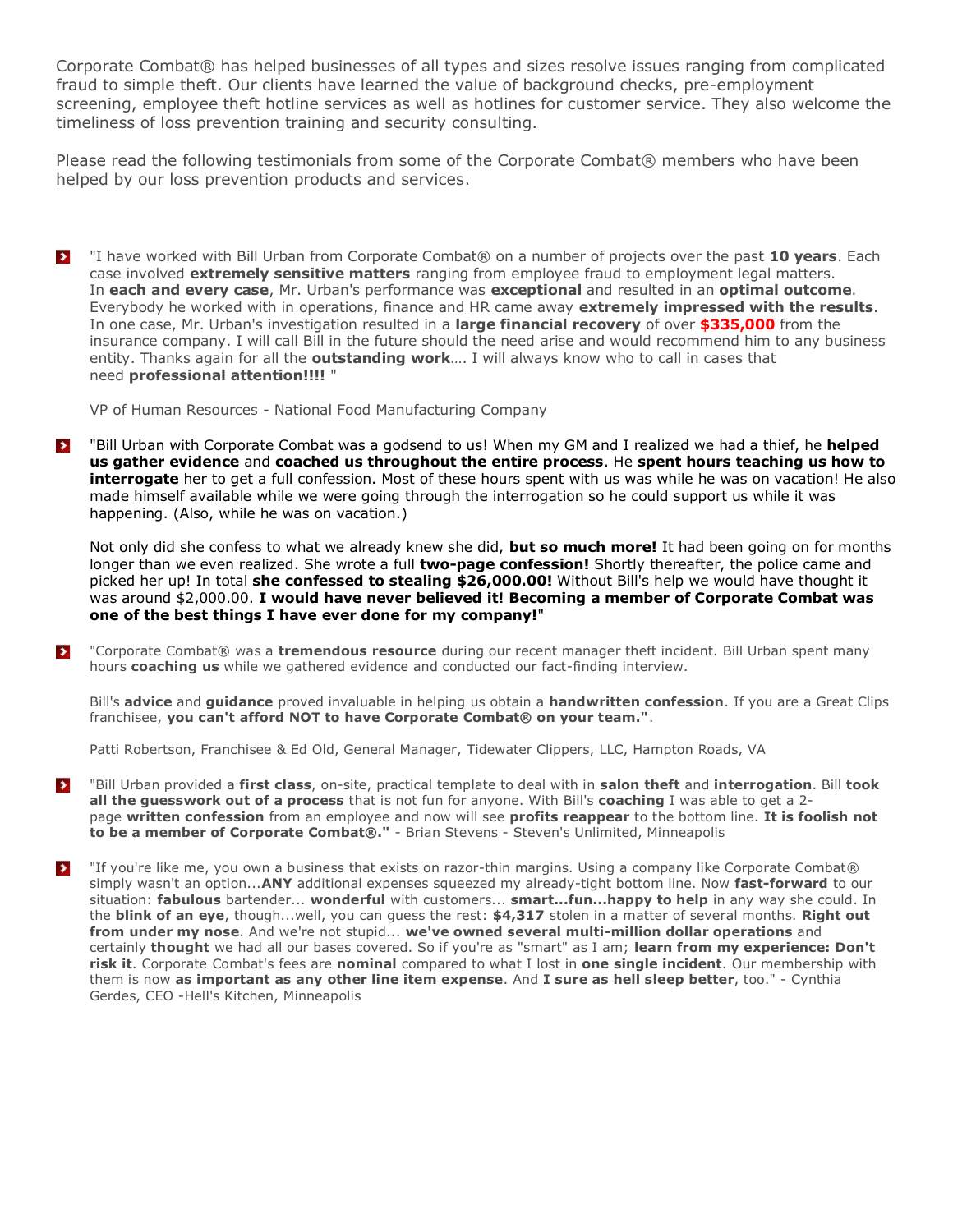"I am firmly convinced that without the strong case that Bill compiled and I presented to the Sheriff, this case would not  $\rightarrow$ have even been prosecuted. The initial comment from the Detective was "it will just be your word against his." Once Mr. Urban completed the 55-page investigation, the Detective noted: "you have done our job for us." - Dan Zebert, Great Clips Franchisee READ MORE!

From: Dan Zebert

Subject: Corporate Combat Results

In February of 2008 I discovered that my then general manager, ■ was embezzling money through the payroll. When I confronted **Example 20 and the promotiv** resigned. I suspected there was more involved so I asked Great Clips Corporate for assistance. They recommended Corporate Combat and I proceeded to work with Mr. Bill Urban. I was very impressed with his professional approach to the investigation and subsequent prosecution of **containers**. Bill conducted multiple interviews with employees and uncovered a systematic embezzlement scheme that involved another manager and threats to many employees of termination if they revealed any information to myself.

Throughout all the investigative process Bill was always available and kept me informed about the progress. He made it easy to deal with a very complex and messy situation.

After dismissal of **EXECUTE:** we have shown our first profit in our salons. I would not have been able to put together this case without the help of Bill and Corporate Combat. I had the pleasure of witnessing ■ plead guilty on October 24, 2008. He will be sentenced on December 8, 2008. He has also been ordered to make restitution to me by the court in the amount of \$28,000.

I am firmly convinced that without the strong case that Bill compiled and I presented to the Sheriff, this case would not have even been prosecuted. The initial comment from the Detective was "it will just be your word against his." Once Mr. Urban completed the 55 page investigation, the Detective noted: "you have done our job for us." **Interested** was arrested and set for trial. His attomey convinced to plead quilty to avoid the jury trial and the many witnesses who were anxious to testify against him.

If you have any suspicion that you have a money problem in your business, give Bill Urban a call. You will be very satisfied with his professional investigative skills!

My name is Dan Zebert and I am a Franchisee with Great Clips for Hair in Kalamazoo, Michigan. I presently have 5 stores and thanks to Bill Urban I will soon have 6!

Thanks again Bill,

 $a - 20$ 

Dan Zebert

 $\rightarrow$ 

"I just wanted to share with any person interested in using Corporate Combat and the services they offer to "just do it." This has been one of the best investments we have made to our organization. The first week we installed our first video security system in our salon our sales jumped over \$400.00 per week. Our efficiencies are up because we can monitor what is happening in the salon when we are not there. From someone propping open the front door in 80-degree weather with the air conditioning on to making sure the five-step system is in force. We also watch the coupon redemption processes and have found theft. We also believe in the safety and security that it offers our staff and our business. Mike Bucy was wonderful to work with. They were **professional** on site and great with our teams at the salon level. Talking about service, there have been many times when we needed assistance when employees would accidently unplug something on the system, and it would go down. Mike would either talk the salon through fixing it or go out to the salon and fix it himself. Since we saw such great results in our first salon, we have continued to install 5 more of our salons. We believe in it and believe that the investment pays for itself in about 6 months. I recommend this to anyone who wants to keep a handle on the business. I am a hands-on franchisee, but I cannot be in 12 salons at once or every day. By using the cameras, I can easily check on wait times, if the salons open or close on time, and on and on. Thanks to Mike and his team for all your help. We look forward to the install of the next 6 salon systems." - Renae and Gary Newport - Franchisees, Great Clips for Hair

"I have an accounting degree, law degree, and 7 years of Great Clips Franchisee experience. I found Corporate  $\rightarrow$ Combat® very helpful in walking me through the financial, legal and operational issues involved with my recent loss prevention decision. Corporate Combat® was knowledgeable, practical and always available with their advice. I would definitely recommend Corporate Combat® for quidance in any loss prevention issue." - John Slavens, Great Clips Franchisee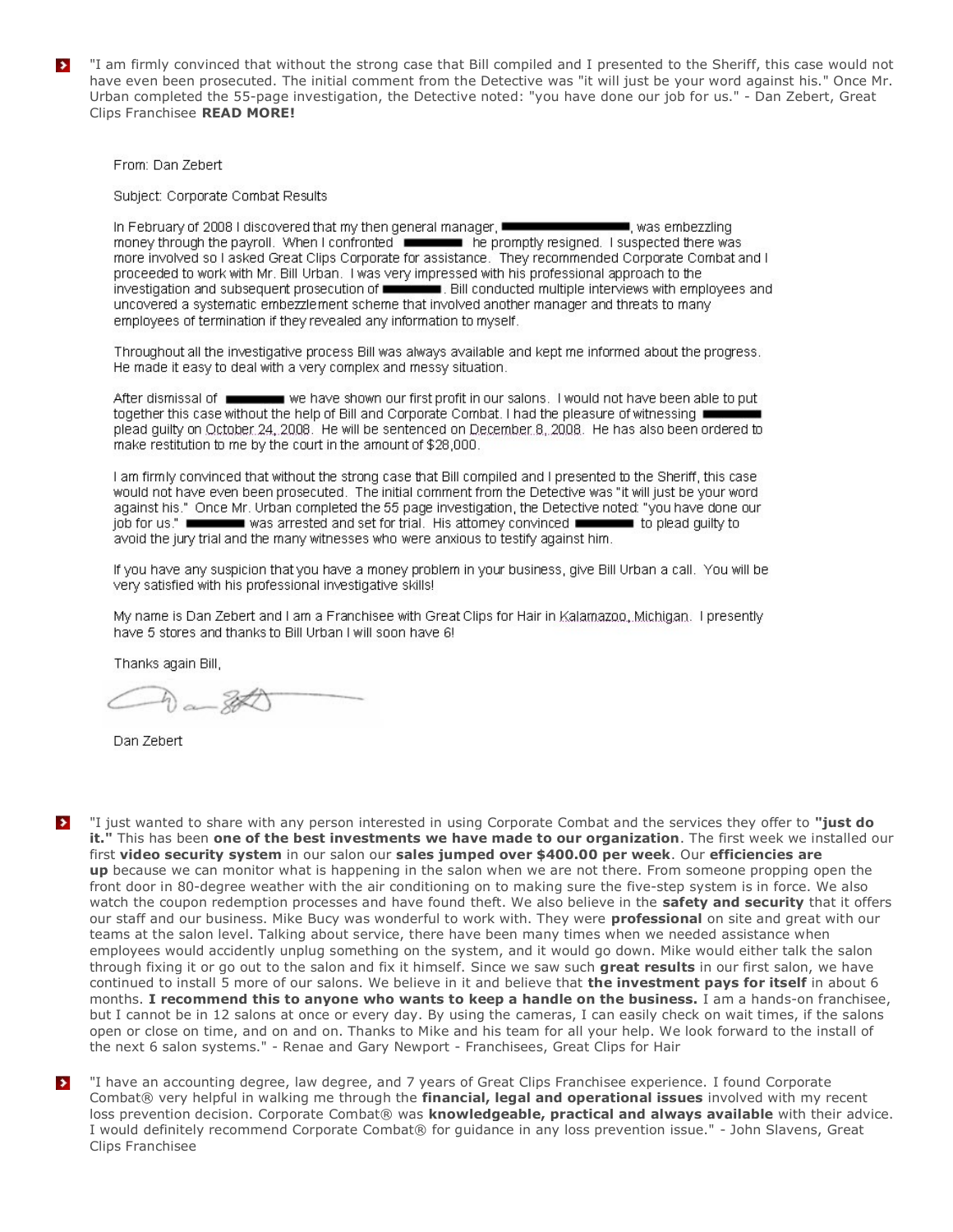- "My experience Corporate Combat has been best described as a partnership. Mike and Bill have always been **responsive** and **effective**. The camera systems installed have proven to be a **real benefit** in terms of **safety, security and convenience** to my staff and management." - Kris Barcelow, Adlib (Great Clips)
- "When the police came to arrest the thief, they asked incredulously, "How did you ever get a **signed confession**?" The answer was "Corporate Combat®" - Columbus, Ohio
- "Corporate Combat® offers a **systematic approach** to resolving sensitive workplace issues such as theft. It is the right system, at the right time, at the right price." - St. Louis, Missouri
- "Some choices make sense. Choosing to become a member of Corporate Combat® makes a lot of sense!" Vice  $\rightarrow$ President HR, Great Clips, Inc.
- **E** "Corporate Combat® is the one program no manager or owner should do without." Liguor Warehouse

"These courses provide **clarity** on critical legal issues. Their **commonsense approach** prevents you from acting impulsively by forcing you to think of the consequences." - City of Robbinsdale

"Corporate Combat® presented **new ways to think** in areas where we're not experts. Now, we are **better organized** and can provide more specific information on loss prevention to our restaurant managers." - North Central Food Systems

"Corporate Combat® provides **20/20 foresight!**" - Western International Trading Co.

"Corporate Combat® has provided us with **valuable insight** and information relating to the changing needs of Human Resources Management. I highly recommend Corporate Combat®." - Burger King

"A lot of topics. **Well organized**. **Clear and informative**. Corporate Combat® get 4 stars from me!" - Erickson's Diversified Corporation

"We recently had a theft in one of our stores. **Had I known then what I know now**, I would have handled the situation much differently and undoubtedly received a more positive result." - Hardee's

"**Insightful** and **thought-provoking**. Corporate Combat® is **well laid out** and **easy to reference**. Corporate Combat® **will open your eyes** to an unbelievable aspect of your business." - Electric Fetus Music

 "With my risk management background, I immediately saw the benefits of proactive loss prevention. Corporate Combat® has helped me take our communication skills to a new level—now we listen with open eyes as well as ears!" - United Entertainment Corporation

"Corporate Combat® Founder William Urban has **supported the Anoka County Juvenile Diversion program since 2006**. His perspective on realities of getting caught shoplifting or stealing from a business is a **pivotal presentation** to the youth to help them to decide to make good choices and not steal.

The program that Bill supports with his time and talent is sponsored by the Boys Scouts of America; Northern Star Council and provides first-time juvenile offenders with a **positive alternative** to the court system. Teens are referred by local law enforcement officials to this three-month course which teaches proper decision-making skills, communication techniques and requires community service. Those who successfully complete the program and do not re-offend will maintain a clean record. Juvenile Diversion gives young people a **second chance** as it teaches them to take responsibility for their actions and to **give back to a community** that they have harmed or offended. - Tom Conneran, Diversion Program Director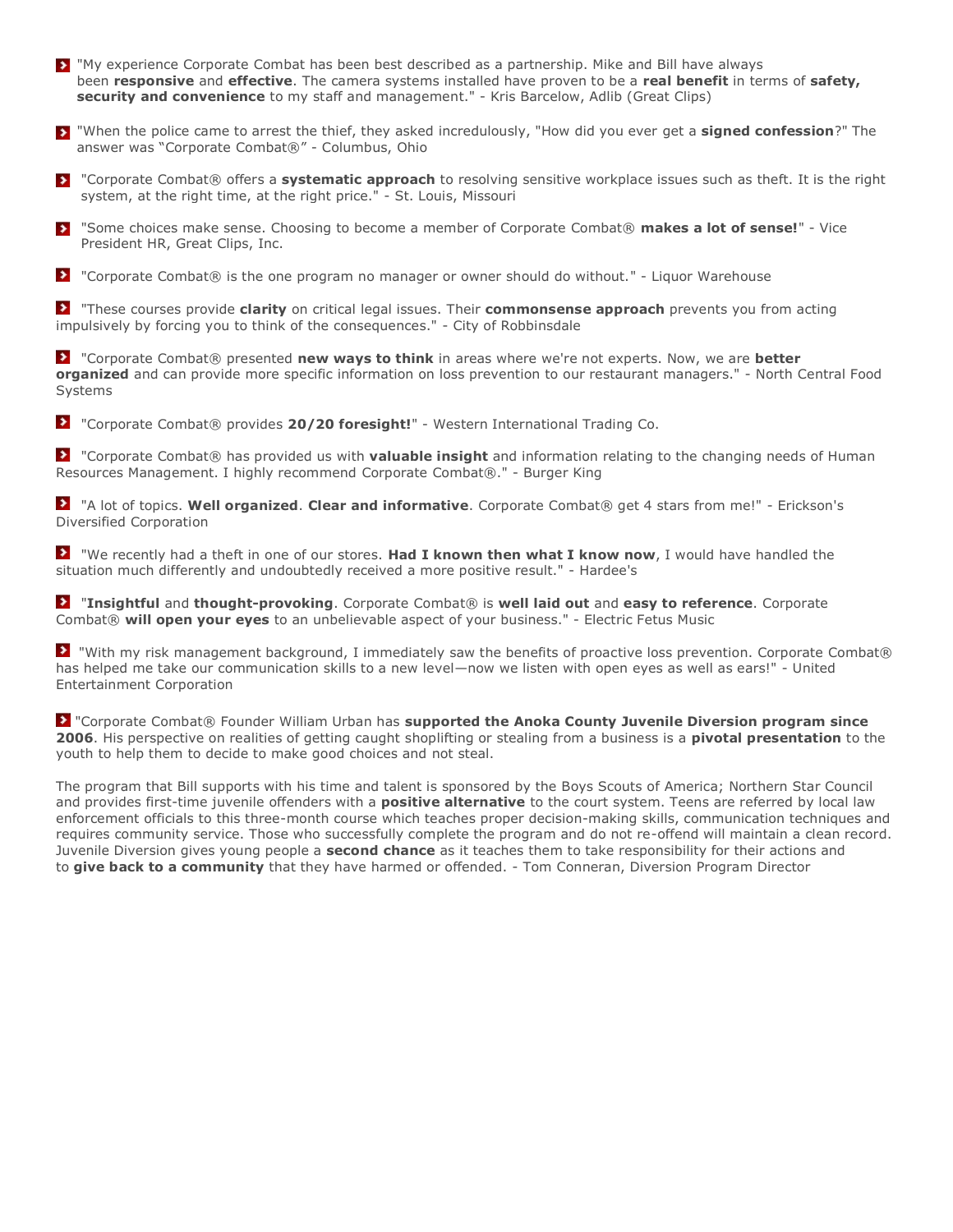

We recently started a loss prevention program from Pan, Inc., which includes a screening tool for new employees, training for our managers on loss prevention and a hotline for reporting theft anonymously. Our anticipation is that the Pan, Inc. program will be as effective at prevention as their investigative services are at recovery.

Save Waskelm Sincerely,

Dan Washburn

A Great Clips, Inc. FRANCHISEE

1750 W. BROADWAY ST., SUITE 120 · OVIEDO, FL 32765 · PHONE (407) 365-9568 · FAX (407) 365-9254